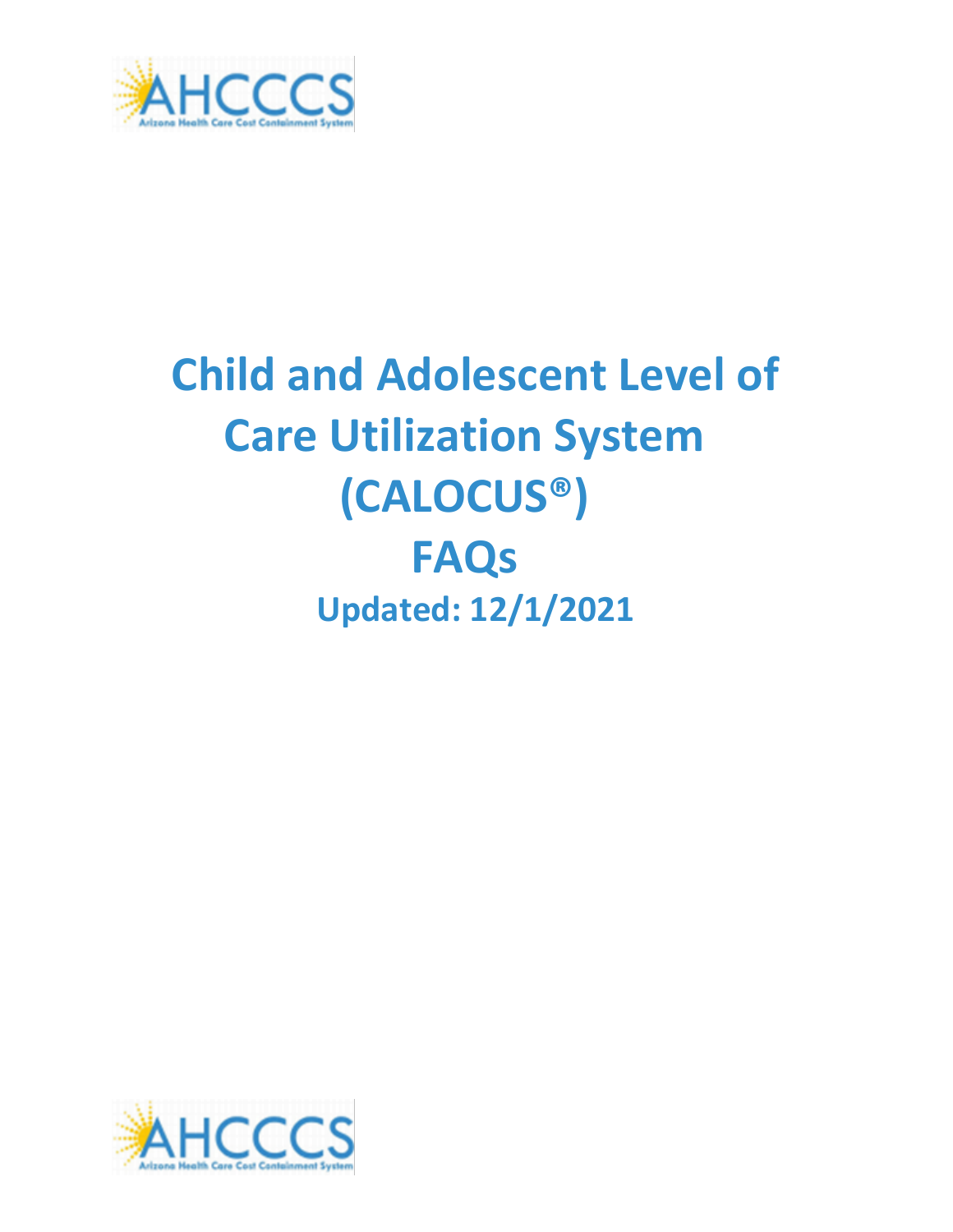

# **CALOCUS- ASSESSMENT TOOL**

### **Q1: What is CALOCUS®?**

**A1:** The CALOCUS is a standardized assessment tool that provides determination of the appropriate intensity of services needed by a child or adolescent and their family, and guides provision of ongoing service planning and treatment outcome monitoring in all clinical and community-based settings."

### **Q2: What is the difference between the CALOCUS and the Child and Adolescent Service Intensity (CASII®) Instrument?**

**A2:** The CALOCUS-CASII (CALOCUS) is the result of the merger between the CASII and CALOCUS. This new instrument contains streamlined language and updated descriptions of anchor points, dimensions, and service intensity levels. The CALOCUS-CASII User's Manual and asynchronous online training are both compatible with the current Deerfield electronic scoring software for the CALOCUS.

### **Q3: Will the CALOCUS® be available in another language?**

**A3:** At the present time, the CALOCUS is not available in another language.

### **Q4: Can the CALOCUS® be used to assess infants and toddlers?**

**A4:** There is a different tool that is used to assess infants and toddlers, known as the "Early Childhood Service Intensity Instrument" (ECSII®). AHCCCS currently encourages use of the ECSII under its Targeted Investment program but use of the ECSII is not required at this time.

### **Q5: Can the CALOCUS be used to assess adults?**

**A5:** There is a different tool that is used to assess adults, known as the Level of Care Utilization System (LOCUS®). AHCCCS does not currently require use of the LOCUS.

### **Q6: Who can conduct the CALOCUS assessment?**

**A6:** Any other trained provider (PCP, specialty provider, etc.) working with children and adolescents is also able to conduct the CALOCUS assessment and trained providers can coordinate with the health home to share the assessment results for care coordination purposes.

### **Q7: How long does it take to conduct the CALOCUS assessment?**

**A7:** Approximately 5 to 10 minutes, depending on the experience of the Behavioral Health Professional (BHP) or Behavioral Health Technician (BHT) who is administering the CALOCUS.

### **Q8: Can the CALOCUS be used in integrated care settings?**

**A8:** Yes. The CALOCUS can be utilized in any care setting, if those administering the CALOCUS have been trained on use of the tool.

### **Q9: Does the CALOCUS assessment replace the CASII?**

**A9:** Yes, the CALOCUS replaces the Child and Adolescent Service Intensity Instrument. However, the two tools are nearly identical.

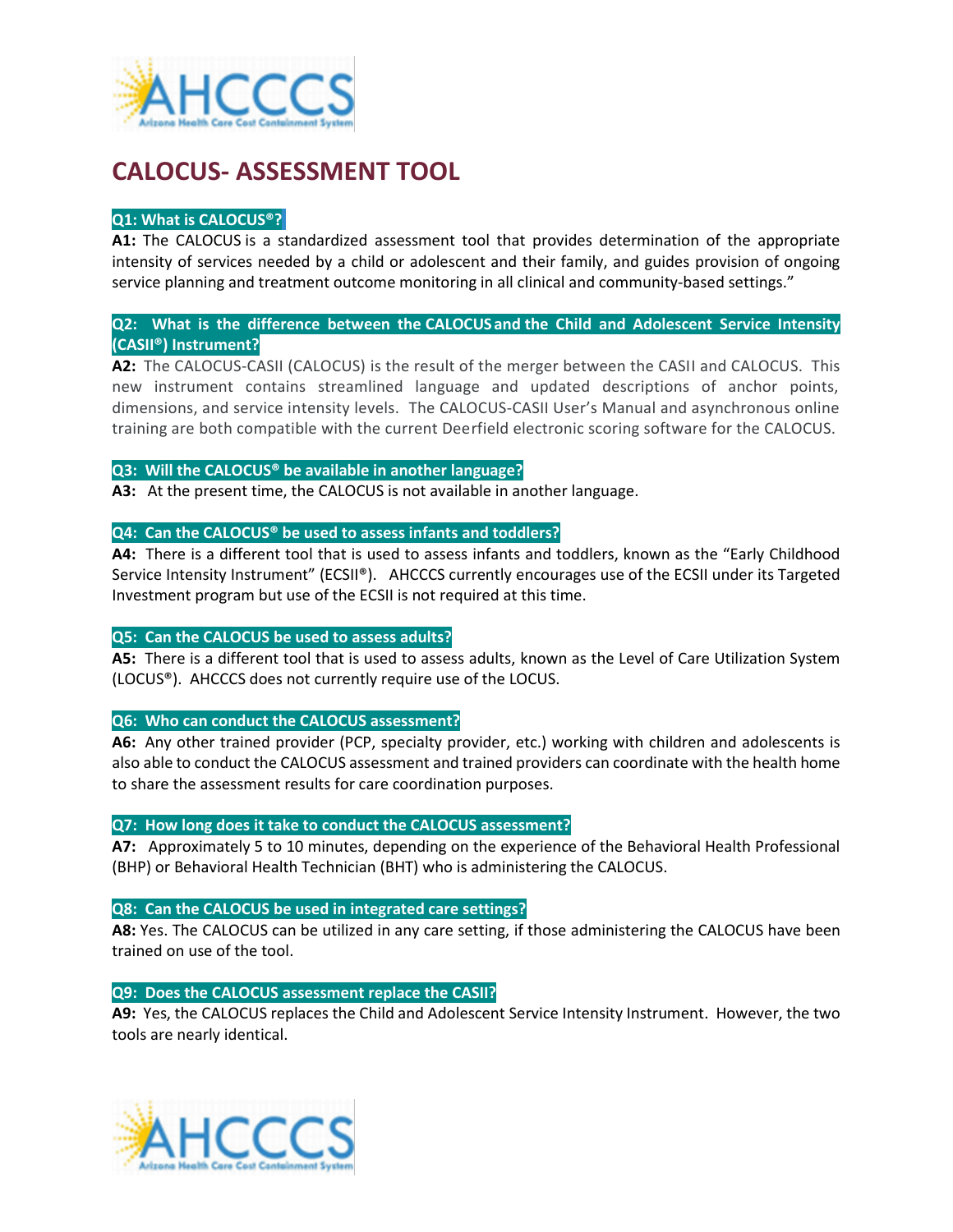

### **Q10: Is the CALOCUS required for Fee-for-Service (FFS) Providers?**

**A10:** The CALOCUS is not required to be used for FFS members including American Indian Health Plan (AIHP), Tribal Regional Behavioral Health Authorities (TRBHA) & Tribal Arizona Long Term Care System (ALTCS) members. Regardless of whether the CALOCUS is used for FFS, coordination with AIHP (Division of Fee for Service Management), TRBHA, and Tribal ALTCS should take place.

### **Q11: What is the cost of the CALOCUS?**

**A11:** There is no cost to complete the CALOCUS through AHCCCS' hosted version, or for the associated training through Deerfield. See Q & A Item on page 5, regarding primary training requirements that outline the process for accessing training at no cost.

### **AHCCCS REQUIREMENTS**

**Q1: How are AHCCCS and Deerfield working together to implement the CALOCUS?**

**A1:** AHCCCS has contracted with Deerfield Behavioral Health (Deerfield) to license the Child and Adolescent Level of Care Utilization System (CALOCUS) and Level of Care Utilization System (LOCUS) software, as well as access to online training for the use of these tools. The agreement includes the licensing of both CALOCUS/LOCUS online, though AHCCCS is currently only requiring the use of the CALOCUS. This also includes licensing of the integrated Electronic Health Record (EHR) products, with the intent that providers include the assessment in their data feeds into the Health Information Exchange (HIE).

### **Q2: Which AHCCCS providers are required to conduct the CALOCUS?**

**A2:** AHCCCS providers who deliver behavioral health services to children and adolescents are required to conduct the CALOCUS. While not currently required, any other trained provider (PCP, pediatrician, specialty behavioral or physical health provider, etc.) working with children and adolescents is also able to conduct the CALOCUS assessment and can coordinate with the health home to share the assessment results for care coordination purposes. Integration of CALOCUS into HIE is intended to assist with this coordination.

### **Q3: By what date will providers be required to utilize the CALOCUS?**

**A3:** Providers are required to start utilizing the CALOCUS by *October 1, 2021*.

### **Q4: What is the process for integrating the CALOCUS into the provider's EHR?**

**A4:** Providers should start the process by speaking with their own EHR vendor about integrating the CALOCUS into their system. The providers and/or vendors can reach out to CALOCUS contact [mmonago@journeyhealth.org](mailto:mmonago@journeyhealth.org) for technical assistance related to EHR integration. You will be provided with information on EHR integrations. Please note that EHR integrations can take several months or more to deploy depending upon your EHR's functionality and vendor resource availability.

### **Q5: What is the level of integration for the CALOCUS?**

**A5:** The intent is for the full integration of the CALOCUS into the Provider EHR. Full integration will allow providers/clinicians to stay within their own EHR resulting in ease of use and allow for clinical data and utilization reports to be generated within their own system.

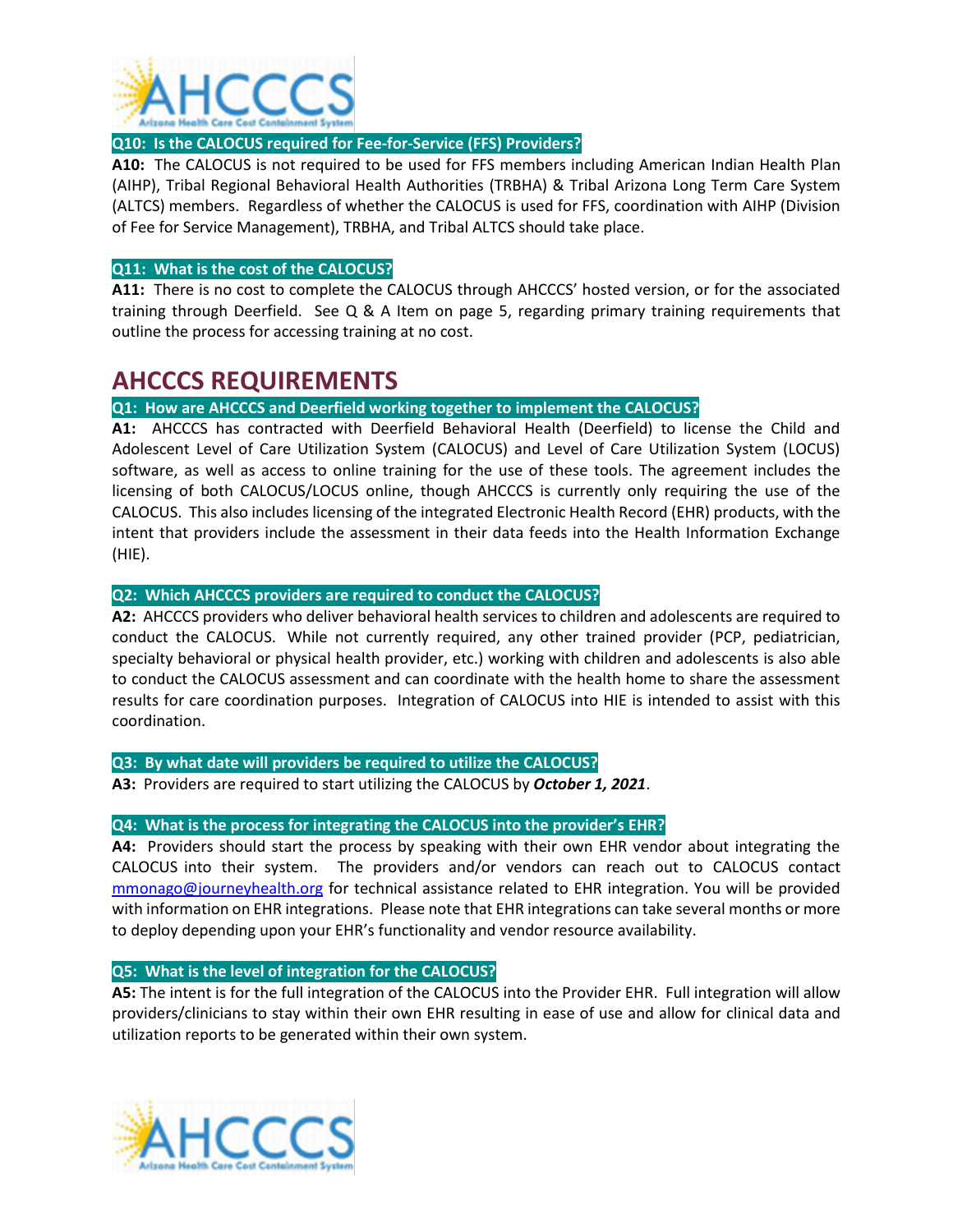

**Q6: Is integration required if a provider already has the forms built into their own EHR system?**

**A6:** The provider must ensure the CALOCUS assessment forms are the most updated versions. Providers must have their versions validated by Deerfield as a component of the integration process.

### **Q7: What member ID is required?**

**A7:** The AHCCCS ID is required for enrolled members. If the member has not yet been enrolled, a "dummy" number should be used (S00000000). Providers should **not** use any other member identification number in this field. Deerfield is in the process of setting specific parameters to ensure correct ID number structure is followed. If any ID other than the AHCCCS ID or the dummy number identified in parentheses immediately above, the information will not be accepted.

### **Q8: Does the CALOCUS Level of Care Score need to be entered into the DUGless?**

**A8:** Providers who are using the AHCCCS-hosted version of the tool, or those who are transmitting from their EHR to HIE are not required to enter the CALOCUS score into the DUGless.

**Q9: Why are my files getting denied when attempting to submit the DUGless without CALOCUS scores? A9:** Providers should leave both CASII and CALOCUS fields blank (do not enter zeros or any other digit). Each has two fields (e.g., date/score), so both fields must be left blank. If a formatting error comes up, it will most likely be due to a spacing issue. A point of contact at AHCCCS for CALOCUS or DUGLESS challenges i[s Angela.Aguayo@azahcccs.gov.](mailto:Angela.Aguayo@azahcccs.gov) It may be helpful to include a screenshot of the issues when the email is sent to Angela.

### **Q10: What should be done if a parent or guardian does not want their child to participate in the CALOCUS assessment?**

**A10:** Document the refusal in clinical chart.

### **Q11: Who should providers contact if they have general questions about CALOCUS that are not answered within these FAQs?**

**A11:** Providers should contact their AHCCCS contracted health plan representative, and the Contractor will elevate the question to AHCCCS if necessary.

### **Q12: Is there a paper form available for the CALOCUS?**

**A12:** No. Providers shall use the online instrument until the EHR integration can be completed. Assessment information will be automatically compiled through Deerfield, so providers will no longer be required to submit the CALOCUS scores separately through the DUGless portal.

## **AHCCCS TRAINING REQUIREMENTS:**

**Q1: Is everyone required to take the CALOCUS training through Deerfield, even if they have previously been trained on CASII Administration?**

**A1:** Yes, everyone will be required to complete the CALOCUS training to ensure an initial level of fidelity. For those that have formerly received CASII training but have not yet been able to take the CALOCUS when training, AHCCCS has implemented a deadline of November 30, 2021, for completion of the CALOCUS